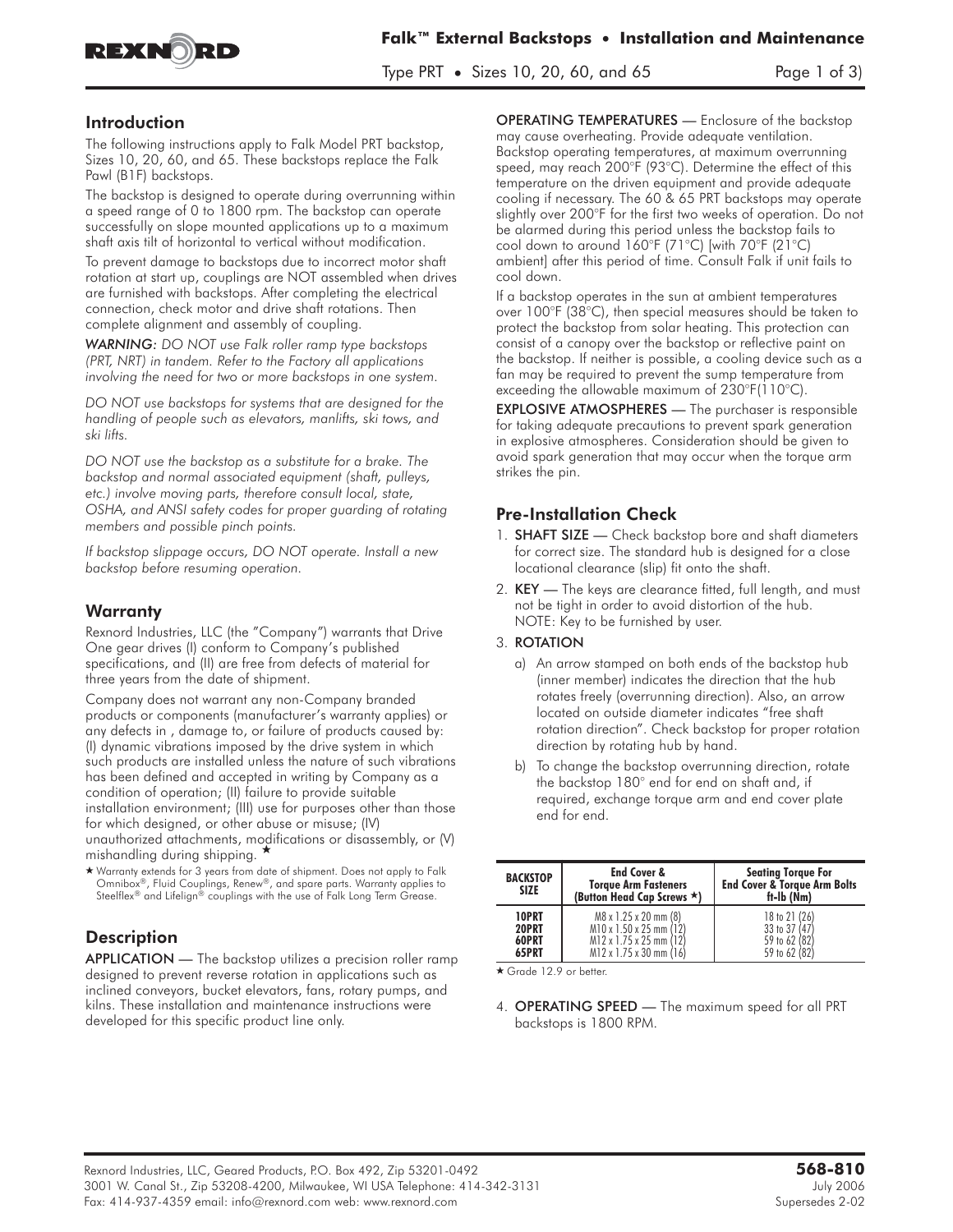#### **Installation and Maintenance • Falk™ External Backstops**



(Page 2 of 3) Type PRT **•** Sizes 10, 20, 60 and 65



# **Installation**

- 1. Lock out power source and remove external load from system.
- 2. Clean the backstop bore, key, keyway, and gearbox shaft where the backstop will be mounted.

*CAUTION: Before installing backstop, check direction of shaft free rotation and required rotation of motor. A rotation arrow on each end of the backstop hub indicates the backstop over-running (free rotation) direction. Check backstop's rotation direction by rotating hub by hand.*

3. Apply a thin coat of anti-sieze compound or light machine oil onto shaft. Slide backstop onto shaft and torque arm pin. The backstop must "slip" onto shaft. **DO NOT** hammer backstop onto shaft. Allow clearance between mounting hole and torque arm pin, Figure 1. Allow clearance at torque arm pin for extreme float limits of the shaft, Figure 2. Install key after aligning keyways.



#### Figure 2



- 4. Install spring pin or other locking device to hold backstop onto the torque arm pin.
- 5. Check free and locked rotation of backstop. If satisfactory, the key is to be staked to shaft, Figure 3, or use an anaerobic thread sealant if shaft is carburized.

Figure 3



- 6. BACKSTOP MECHANISM The backstop is shipped from the Factory "ready for operation" with the required amount of grease in the roller ramp mechanism chamber. *WARNING: Do not add any additional grease. Adding additional grease could cause the backstop to slip.*
- **7.** When the backstop is shipped from the Factory, the grease purge cavities will be packed with grease, unless otherwise specified.
- 8. To validate warranty, fill in complete information required on nameplates and install nameplates to the outside of the torque arm with drive screws supplied.

#### **Maintenance**

*WARNING: Should this backstop not function properly, DO NOT attempt to repair it, order a replacement from the Factory. Remove load before removing backstop. See "removal" below.*

The backstop is shipped from the Factory fully greased. The grease is Lubriplate SFL-1, which is a synthetic food grade grease, USDA H-1 rating. Do not add any additional grease to the backstop.

# Removal

#### *WARNING: Should this backstop not function properly, do not attempt to repair it. Order a replacement from the Factory. Remove load before removing backstop.*

- 1. To remove the backstop, a steel split ring/collar should be used. Pulling or hammering on torque arm or end cover may damage internal components.
- 2. The split ring should have an inside diameter just slightly larger than the gearbox shaft diameter. The outside diameter of the split ring needs to be small enough to reach the inner member of the backstop that is keyed onto the shaft.
- 3. The ring's width need only be long enough to protrude beyond the end cover or torque arm faces. For all size backstops, 3/4 inch (20mm) is adequate.